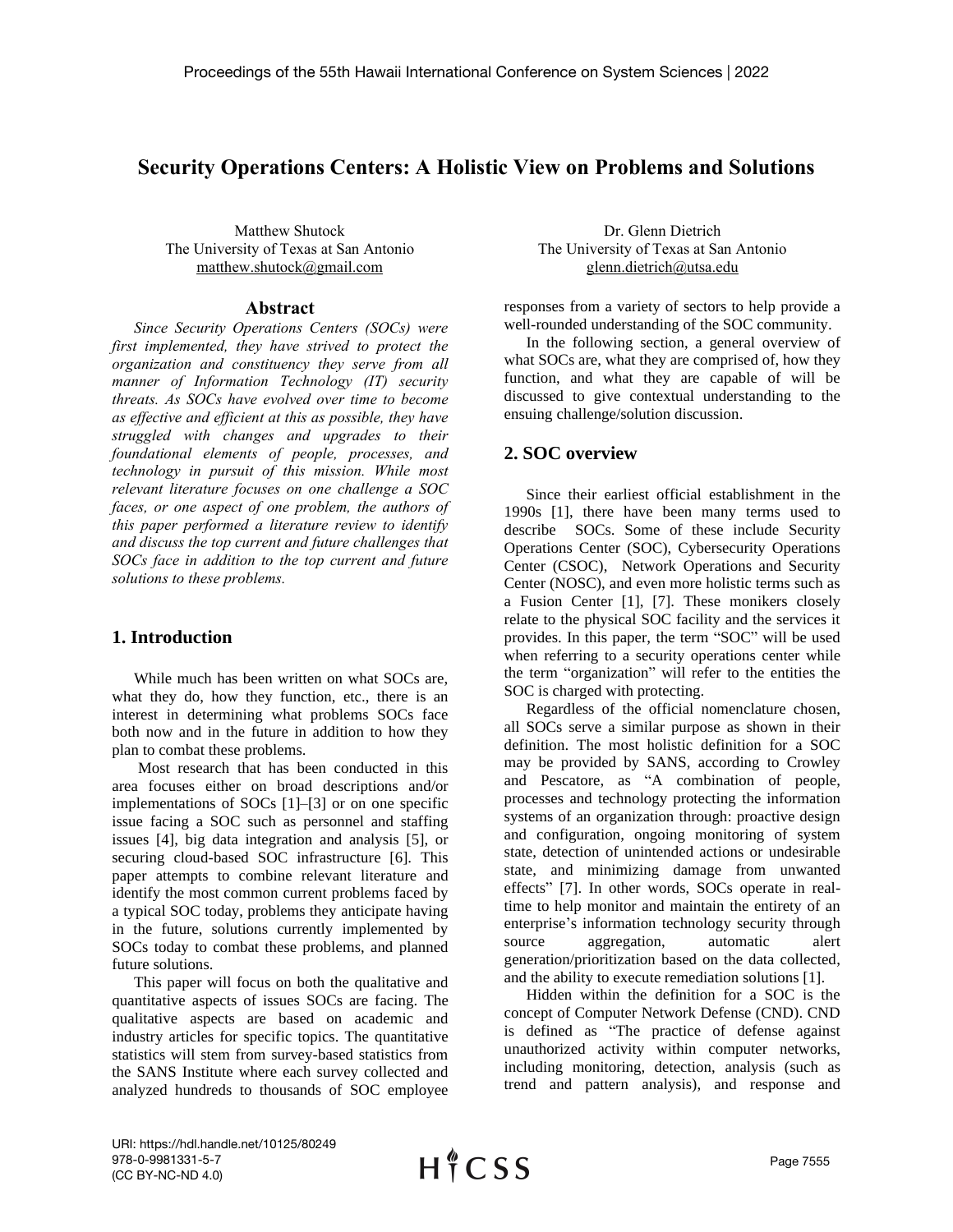restoration activities" [1]. Essentially, CND is what the SOC does and is the SOC's overall purpose and objective. In pursuit of the SOC's mission to provide CND, a strong foundation of people, processes, and technologies must be in place for a SOC to succeed.

### **2.1. SOC foundational elements**

People, Processes, and Technology (PPT) are the foundational triad a SOC operates on. All three components are required for a SOC to function effectively while the synergy between them allows a SOC to function efficiently. As Zimmerman states: "The key to effective CND is having the people, process, and technology that enable the SOC to maintain parity with the adversary" [1].

People are arguably the most important part of this triad as they are ultimately what construct a SOC and are often the last line of defense and interpretation of both data and events. Although processes and technology are integral to a SOC's function, people are the most critical element as it is extremely difficult to technologically emulate human thought processes for analyzing and remediating threats [1], [3]. Vielberth, Böhm, Fichtinger, and Pernul state that, although automation technologies are necessary for SOC operations, automation is difficult to implement and only works under the correct conditions which leads to the conclusion that "Determining whether an alert is real requires further investigation by the analysts based on tacit knowledge" [8].

Processes are the standardized workflows that SOCs and incident response teams follow to investigate and remediate alerts which should be documented in the SOC's procedures [2]. Procedures often come in the form of Standard Operating Procedures (SOPs) that contain the "specific technical processes, techniques, checklists, and forms" [9] used by SOC staff and are often geared toward junior staff such as Tier 1 personnel [1]. The most important aspects of processes are that they are both standardized and repeatable to help ensure no tasks are missed [10].

Technology involves all the hardware and software necessary for the proper functioning of the SOC and the ability to provide its designated services. The central theme around all SOC technologies is that they collect, aggregate, and analyze data from across an enterprise's entire infrastructure in addition to detection and prioritization of this data which later assists in remediation [2].

#### **2.2. SOC operation and layout**

SOC functionality varies widely based on several factors including budget, size and complexity of an organization, size of the SOC and services provided, maturity (i.e. how long the SOC has been operating), and where a SOC lies on the centralized vs. distributed spectrum [1], [7], [8]. According to the 2019 SANS SOC survey, 37% of SOCs utilize a single centralized SOC followed by 25% with no defined architecture, and 16% that were centralized but regionally distributed [7]. Due to this, this paper will explore the functionality of single centralized SOCs as it is the most common type.



**Figure 1. SOC roles and escalation [1]**

A visualization of a single centralized SOC is shown in Figure 1. In this SOC configuration, data (e.g. logs) is collected from all IT assets across an organization's entire infrastructure and stored in collection databases. Additionally, threat intelligence, such as vulnerabilities and tactics, techniques, and procedures of threat actors, is collected and stored in separate databases for correlation between what possible/expected threats and vulnerabilities exist compared to what the organization has collected and is currently seeing. This combined data is analyzed and filtered by a correlation engine to produce alerts that are displayed by the SIEM (Security Information and Event Manager).

Through a combination of information displayed by the SIEM, supporting tools and processes, and alerts reported by the human constituency of an organization, alerts generated at this point are observed by human analysts which begin review, investigation, and/or remediation procedures.

Based on the size, capabilities, requirements, and geographic disbursement of both a SOC and the organization it serves, the organizational structure of a SOC can vary widely. This ranges from having a small, five-person SOC (or less) where all staff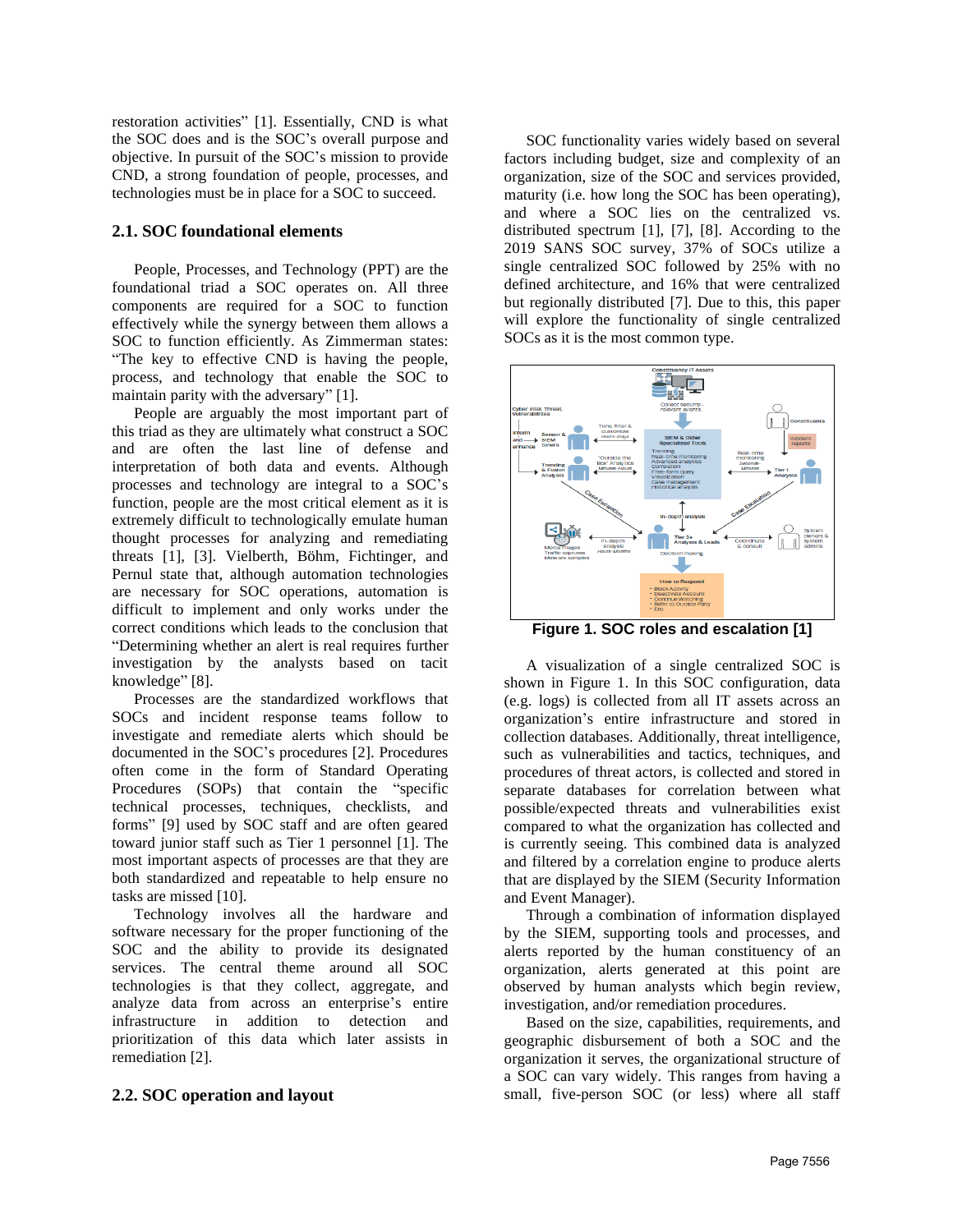typically cross-train and serve in all functions to large SOCs with hundreds of people in its employ where staff are separated into tiers with defined responsibilities for their respective positions. Torres provides a consolidated layout of a three-tier structure in regard to incident remediation as follows [2]:

- Tier 1 (Alert Analyst): continuous monitoring, triage, and remediation of incoming alerts
- Tier 2 (Incident Responder): investigates complex alerts elevated from tier one personnel
- Tier 3 (Threat Hunter): uses intelligence-led procedures to proactively identify and investigate threats before a SOC encounters them
- SOC Manager: responsible for administrative procedures and acts as a communication point between the SOC and the organization

Some of these tiers and capabilities can overlap depending on the specifics of a SOC, especially if a SOC is smaller in size or does not have the requirements or resources to implement this type of system [8].

To better serve their constituency, SOCs extend the capabilities of tiered staff members and help provide additional services based on the needs of the organization including, but not limited to, forensic investigation, auditing, and training for non-security staff [1].

### **3. Current problems/challenges**

With an understanding of what SOCs are, how they operate, and who they serve, this discussion arrives at the problems/issues/challenges commonly faced by SOCs as of 2019. As with the design, requirements, services, organization, and staff of SOCs, problems vary from SOC to SOC. Therefore, not all SOCs will face all the problems described in the following sections.

Table 1 details the top challenges faced by SOCs based on SANS industry surveys. Table 1 compares the results of the same survey conducted in 2018 and 2019 with little change year to year for each individual challenge.

Table 4. Challenges to Full Integration and Utilization of a Centralized SOC Service Model Year-over-Year

|                                                                              | 2019  |     | 2018  |     |
|------------------------------------------------------------------------------|-------|-----|-------|-----|
| Lack of skilled staff                                                        | 57.7% | 157 | 61.9% | 148 |
| Lack of automation and orchestration.                                        | 49.6% | 135 | 52.7% | 126 |
| Too many tools that are not integrated                                       | 43.0% | 117 | 47.7% | 114 |
| Lack of management support                                                   | 37.1% | 101 | 37.2% | 89  |
| Lack of processes or playbooks                                               | 36.8% | 100 | 42.7% | 102 |
| Lack of enterprisewide visibility                                            | 36.0% | 98  | 41.8% | 100 |
| Too many alerts that we can't look into (lack of correlation between alerts) | 32.0% | 87  | 33.9% | 81  |
| Silo mentality between security. IR and operations                           | 30.2% | 82  | 30.1% | 72  |
| Lack of context related to what we are seeing                                | 25.4% | 69  | 18.8% | 45  |
| High staffing requirements                                                   | 25.0% | 68  | 27.2% | 65  |
| Regulatory or legal requirements                                             | 9.2%  | 25  | 12.6% | 30  |
| Other                                                                        | 4.8%  | 13  | 8.8%  | 21  |
| Answered                                                                     |       | 272 |       | 239 |

#### **3.1. Staffing issues**

Topping the list of current challenges is the lack of skilled staff employed by SOCs [7]. This means that there is both a lack of SOC staff and, consequently, a skill shortage in all areas necessary for the proper functioning of a SOC. As human analysts are arguably the most important portion of the PPT triangle, this can lead to a detrimental decrease in the protection, detection, and remediation provided by a SOC as no technology or process can or should completely replace them.

The results of the SANS 2018 survey revealed that 61% of SOC respondents felt the lack of skilled staff hampered SOC operations while the 2019 survey showed 57% felt the same [7], [11]. This correlates to the current need for people in the cybersecurity workforce as the 2020 International System Security Certification Consortium (ISC2) workforce study shows there is a shortage of 3.1 million people in the cybersecurity field globally [12].

This challenge can be viewed on two fronts as described below: one is the various training and academic curriculums for those entering the cybersecurity field while the other is the SOC/organization itself involving recruiting, hiring, training, and maintaining its workforce.

For academic curriculums, Hoffman, Burley, and Toregas discuss how traditional university programs do not match up with the time-critical nature of the rapidly evolving cybersecurity field, a lack of standardization in certificate programs, and a lack of networks to connect recent graduates to employers as major impediments in this area [4]. These reasons, among others, can create bottlenecks for organizations when seeking new people. Even if an organization were willing and financially able to hire new employees, it may be difficult to find those with the right skills in a timely manner.

From the organization's standpoint, time and funding must be set aside with management's support for hiring, recruiting, and training. A lack of upperlevel opportunities, including managerial and advanced technical positions (e.g. forensics, penetration testing, etc.) requiring new and/or advanced training, can stifle the skill set of current employees preventing them from promotion and acquiring necessary knowledge [4].

Even when an organization finds individuals that are formally educated in this field, a dissonance exists between this education and technical knowledge, skills, and abilities required of the position [13]. This is especially true in cases of using detection, response, and remediation tools as these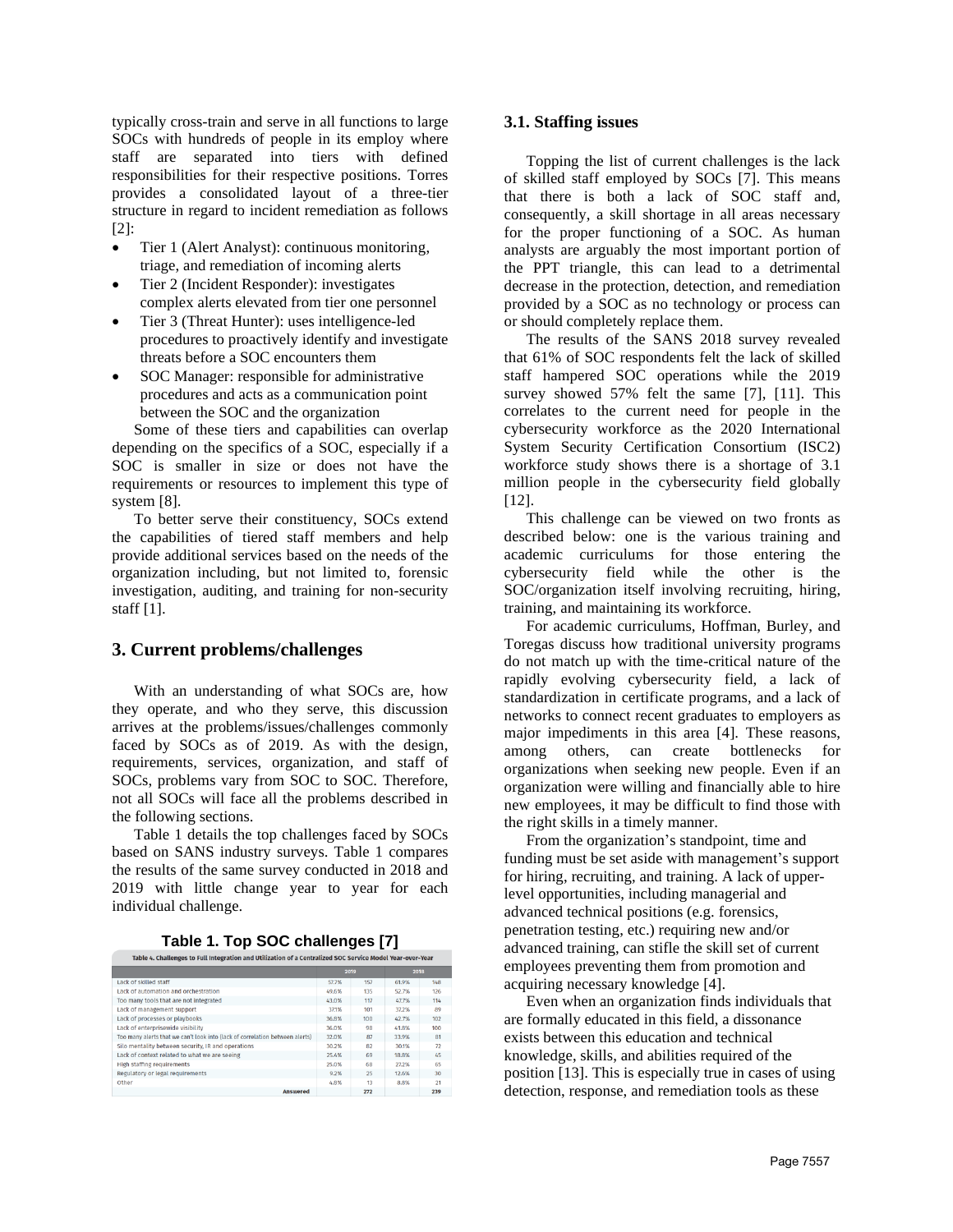are not typically part of a traditional education program [13].

As Crowley and Pescatore point out, many new employees simply know the fundamentals of security theory and lack analytical and critical thinking skills stemming from being unable to amalgamate the various skillsets they have been taught [11]. It is here that organizations rarely have the time and/or funding to properly train and hone the skills of these new hires.

#### **3.2. Lack of automation**

Automation, in a general sense, refers to the execution of tasks without human intervention [14]. In SOCs, this refers to "software tools that aid analysts' job and improve operational efficiency" [15]. Essentially, automation reduces the number of repetitive tasks that would normally have to be performed manually such as automatic ticket generation, system reimaging, data ingestion from multiple sources, and tool configuration.

If tasks are not automated within a SOC, the more time it will take to manually process them thus reducing the effectiveness and efficiency within a SOC [16]. Additionally, a lack of automation contributes to increased analyst fatigue and a decreased ability to focus on more important tasks [15].

A common response to mitigating problems caused by staff shortages described earlier is through automation. However, many SOCs see automation as a problem area as well [7].

To this end, Table 1 shows that around 50% of SOCs list lack of automation as an impediment to making their SOC effective. Additionally, 46.3% of organizations report using only a low level of automation for key security and IR processes [14]. For specific automation functions, SANS reported that only 18% of SOCs rely on an automation/orchestration platform to correlate and analyze data for events, Indicators of Compromise (IoCs) and other security threat data [11]. In the same study, 50% of SOCs only partially automate data extraction and calculation with substantial manual effort required for reporting SOC metrics.

There are many reasons for this lack of effective automation. While budget and management support are reported as the top reason with 61.7% of respondents reporting that this is a contributing factor, the following two, amount of staff and skill level, are factors in only around half of SOCs [14]. These issues result in a continuous predicament for SOCs where difficulty exists in hiring enough skilled

staff and/or training them to accomplish "x" (automation in this case).

Although automation is becoming more essential to a SOC's core functions, it is important to note that automation should not become a replacement for human analysts. The purpose of automation should be to assist a SOC analyst in retrieving and processing information rather than all processes being completely automated. This leads to an additional problem where SOCs must strive for a balance between automated functions versus those analyzed by humans. While those alerts that can be automated with minimal impact should be implemented, higher-risk and more complex alerts should be dealt with by the analysts themselves [17].

#### **3.3. Lack of tool integration**

A lack of tool integration is closely tied to the current lack of automation in many SOCs. Integration is the capability for an automated platform to access, process, and communicate data from a variety of separate sources [14].

SOCs use a variety of tools to generate, collect analyze, store and present vast amounts of information [1]. Relevant data from both non-security and security-specific devices, especially log data, must be collected and processed for the effective operation of a SOC. As this data comes in different formats potentially containing different types of data (or at least the data being arranged in a different order based on the format), it is imperative that it be integrated in a way that it can be read and displayed by the appropriate technologies [8].

The number of devices in an organization can potentially number into the millions [1]. Additionally, new technologies and processes are constantly called for in support of an expanding organization therefore adding to the number of devices.

Without proper tool integration, SOCs will lack complete and detailed data from across the entirety of its organization [14]. Therefore, as each tool produces its own data, this reduces the context of an incoming alert and stifles an analyst's ability to react as they must spend more time manually investigating and rendering a solution.

Besides the 43% of organizations responding that a lack of tool integration is a major concern [7], 21.3% of organizations/SOCs report not currently using any automation or orchestration tools while 34% report they are currently undergoing integration of existing tools through in-house integration and orchestration efforts [14].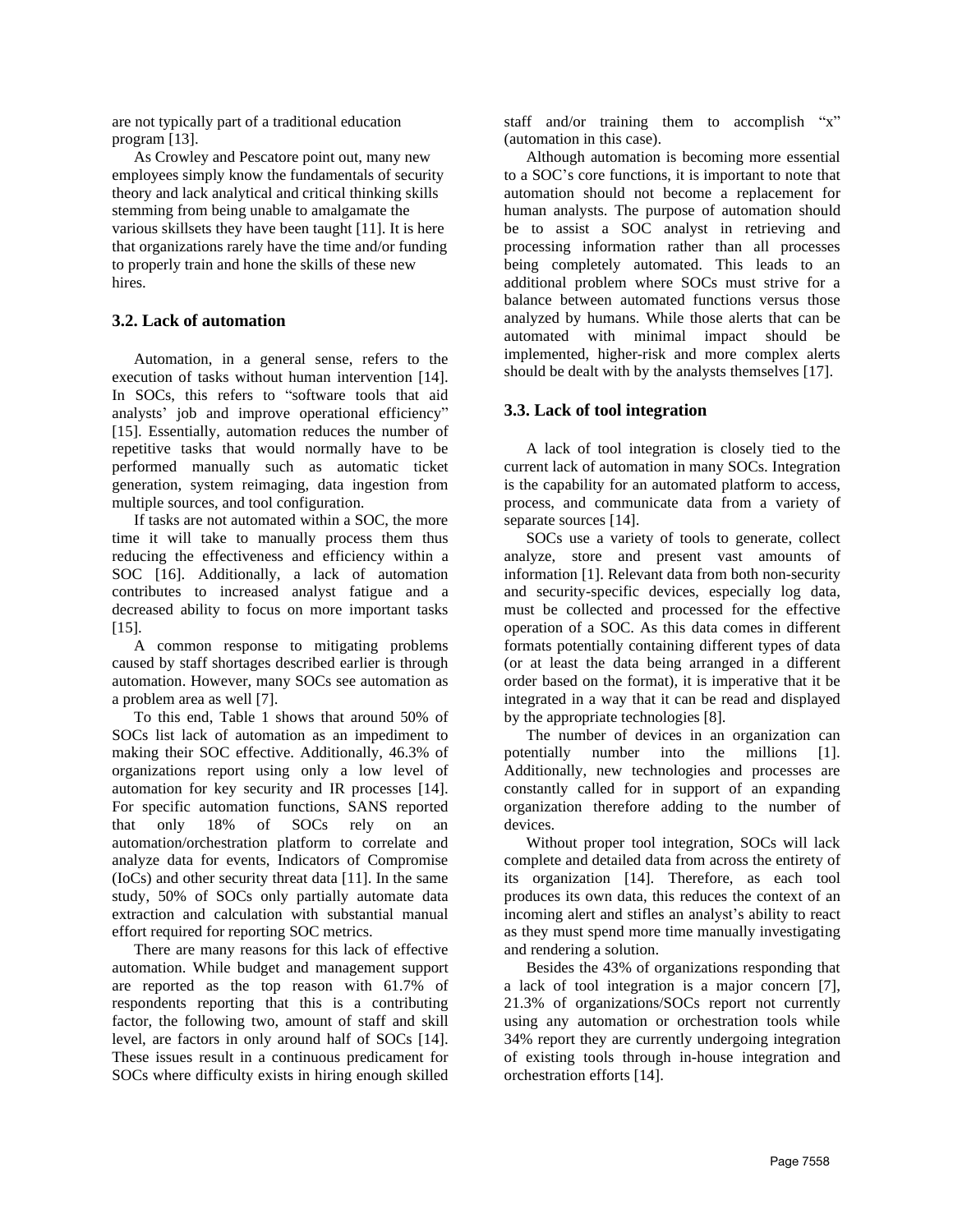A lack of tool integration not only means a SOC cannot aggregate data properly from different sources but, consequently, that portions of the infrastructure are not visible [14]. This includes both not seeing the devices themselves and the context that this data provides (i.e. not only can we not collect data from subnet "x", but also that we cannot see/interpret what those users are doing).

One major cause of this lack of tool integration is a lack of integration between the SOC and Network Operations Center (NOC) [11]. SOCs and NOCs serve two separate but related functions: while the NOC exists to maintain an organization's IT infrastructure and network communications, the SOC monitors the security of the same [18]. Resultingly, overlap with tools and functions exists between these two departments. While NOC tools exist from a maintenance and diagnostic perspective, SOC tools stem from a security perspective. Although both sets of tools can perform similar functions, they are typically not integrated well.

To maintain separation of duties, it is imperative that these two departments remain separate. However, they should work together closely to help improve and provide a more complete picture of an organization's security. Unfortunately, only around 33% of SOCs integrate their functions with the NOC by either being an integral part of SOC operations or by being well informed and communicative of each other's activities [7].

Another issue with integration is that the myriad devices managed by a SOC, or at least device categories, come from different vendors [19]. As Clarke and Knake explain, security tool manufacturers often only want to design a product to solve one, narrow problem without concern for the larger picture of device integration as it is not a concern when trying to sell products [19]. This is due in part to SOCs lacking an understanding of their architectural needs and/or their desire to purchase tools that appear to be the most current solution to an issue which, resultingly, cause SOCs to increase their capability to react to some security problems but at the cost of the capability to resolve the more core issue of device integration [19].

#### **4. Anticipated problems/challenges**

As we move beyond 2019, there is no way to predict with absolute certainty what the future will hold. However, the types of issues SOCs will face in the coming years can be foreseen to some degree. With that, the issues described in the previous current problems/challenges section can easily transfer here as the speed at which SOCs and the entire security community remediate these issues depends on a variety of factors including money, time, and staffing levels.

Referring to Figure 2, we can see the top areas SOCs plan to focus future monetary investment in. Although this can be viewed as future solutions to current problems, it provides insight into what the future problems of SOCs will be.



**Figure 2. Future SOC investments [20]**

### **4.1. Leveraging machine learning and big data**

Machine learning is a derivative of the broader study of artificial intelligence [21]. According to Tantawy, this up-and-coming solution to many SOC problems incorporates algorithms to gather, process, and generalize both historical and current data for a SOC in order to learn from this over time [21]. By information mining, pattern correlation, and drawing inferences from this processed data, machine learning can predict, to some degree, future outcomes and assist SOC analysists in detecting and reacting to threats more quickly [21].

With machine learning, not only are the detection and response capabilities of a SOC automated more effectively and efficiently, the learning aspect is as well [21]. This represents a developing trend in cybersecurity with the convergence of data science and analytics.

Large amounts of unstructured data fed to a machine learning solution is a major component of machine learning effectiveness [5]. Although comprehensive big data can aid in machine learning, it has uses by itself such as being fed into log aggregation tools like the Elasticsearch, Logstash, and Kibana (ELK) platform or Splunk which help provide correlation, visualization, and therefore meaning to this seemingly limitless, unfiltered data.

As shown in Figure 2, almost a quarter of all SOCs predict they will invest in big data in the near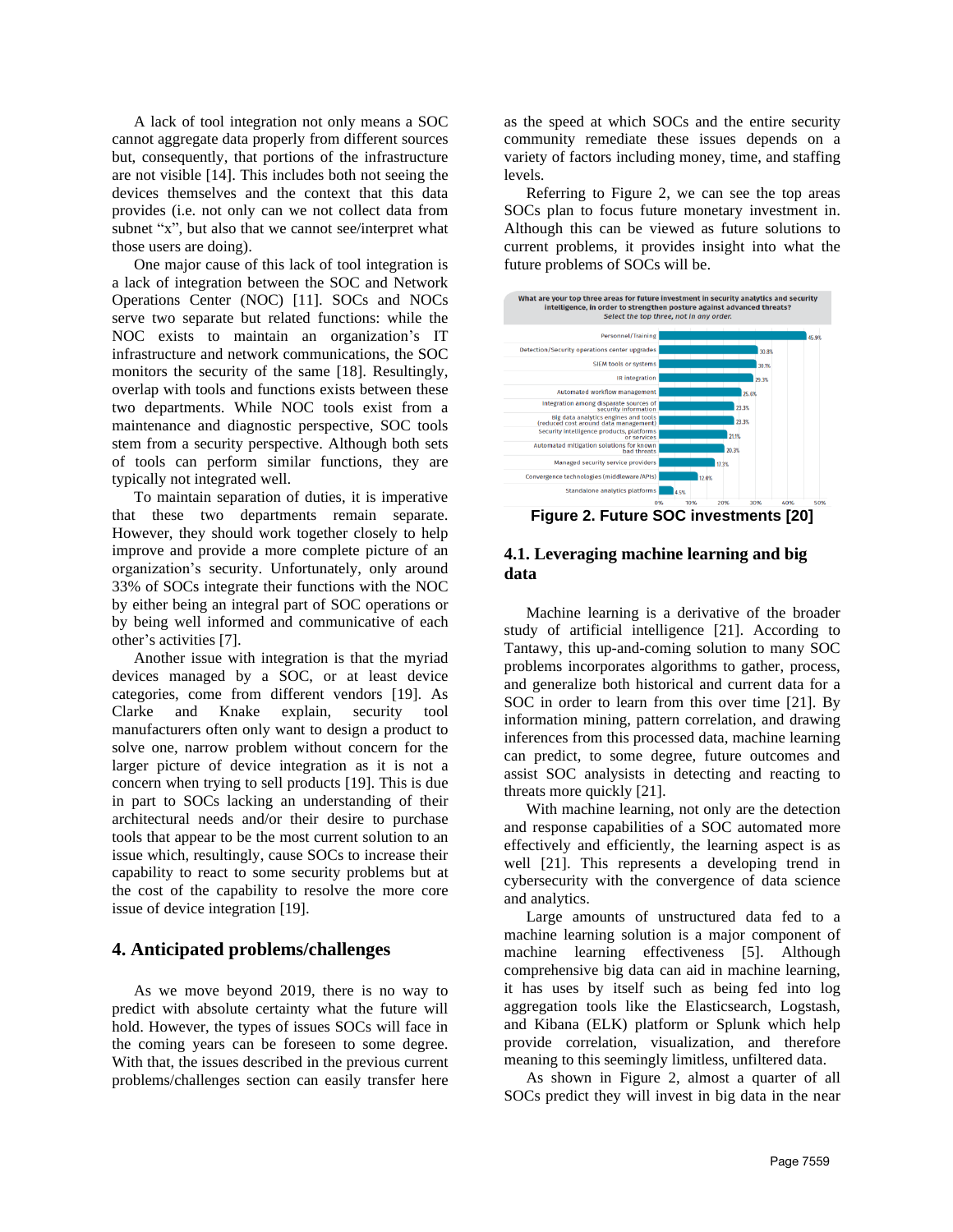future. As of 2018, almost 52% of SOCs reported using AI/machine learning in some capacity [11] which increased from just under 40% from the previous year [22]. However, SOCs reported only a 34% satisfaction rating with the ability for machine learning to detect the occurrence of a threat in their organization in 2019 [7] which decreased from a 62% satisfaction rating for all machine learning capabilities from the previous year [10]. Overall, as machine learning becomes implemented to a greater degree, the satisfaction rating seems to decrease.

Several reasons help explain these satisfaction ratings, but the overarching cause is that the vendorassured value of machine learning and big data are currently exaggerated [7]. With assertions that machine learning will eventually help with staffing problems, it requires skilled people to install, configure, and tune this technology as respondents in the 2019 SOC survey cited frequent false positives occurring as a result of implementing machine learning in their SOC [7].

Another source of dissatisfaction involves the previously discussed issues of integrated tools, visibility, and the ability to perform baselining [7]. For machine learning to be effective, a SOC must have visibility into their entire organization to gather data for machine learning to use and learn from. Without proper and accurate data, the conclusions derived by machine learning will remain unsatisfactory.

#### **4.2. MSSP outsourcing**

Although some SOCs have already begun outsourcing some or all aspects of their capabilities to Managed Security Service Providers (MSSPs), this will likely become more widespread in the future as the necessity for it will become more apparent with staff, skill, and resource shortages for the foreseeable future. According to a 2020 survey conducted by SANS concerning the use of external services, 23.5% of organizations reported they will maintain the same level of use for MSSP services as the previous year while 21.6% planned to increase the use of MSSPs by the end of 2021 [13].

MSSPs can be defined as paid entities that function as full-fledged SOCs completely external to an organization [1]. More specifically, MSSPs function similarly to a Software as a Service (SaaS) model even so far as to consider them a SOC as a Service (SOCaaS) in that they provide information security assurance and event management via log collection from both the SOC/infrastructure and their own cloud platform to help provide proactive and reactive defense [23].

When a lack of staff, specialized skills, and other resources exists for SOC operations, MSSPs are often considered and used to augment SOC capabilities as they can fill staffing and skill shortages required for in-house SOC functions [11]. Outsourcing SOC functionality in this way can allow a SOC to devote more time and resources to education/training of personnel they choose to keep.

With the benefits of MSSP use also come several challenges [11]. Outsourcing and the use of MSSPs are least likely to be successful when the provider must have a thorough understanding of business processes and/or active modification of internal systems is required [11]. A great deal of trust is also required between the organization/SOC and the MSSP as the MSSP requires knowledge of confidential business secrets that organizations are normally reluctant to provide to external parties to function effectively [11].

As mentioned previously for internal-only SOCs, device integration is a current and ongoing concern [14]. Even if a SOC uses different vendors for security and IT products that do not integrate well, they at least have the knowledge of what systems they have purchased. With an MSSP, an understanding of both the SOC's and the MSSP's technology and processes must be acquired and configured accordingly [24]. This can lead to a lengthy integration timeline (assuming it is successful) of typically six to nine months [7]. Although MSSPs may be a better option for some SOCs in the long run, SOCs may not be comfortable with the time and effort required in combination with the needed effectiveness of monitoring and detection.

### **4.3. Cloud-based infrastructures**

Regardless of the use of MSSPs, organizations/SOCs are moving towards using cloudbased solutions [24]. An organization building and maintaining their own data centers for complete ownership of all equipment and technology can be an expensive proposition. As organizational requirements for new technologies to meet business needs is ever-growing, the border between onpremises environments and cloud infrastructure is beginning to erode.

74.2% of organizations currently use a mix of cloud and on-premise solutions for their infrastructure while 3% of organizations report using a cloud-only infrastructure for their operations [20]. This means that 19% use an on-premises only solution while over 77% of organizations use the cloud in some capacity. According to the SANS 2019 Cloud Security Survey, most organizations (32.5%)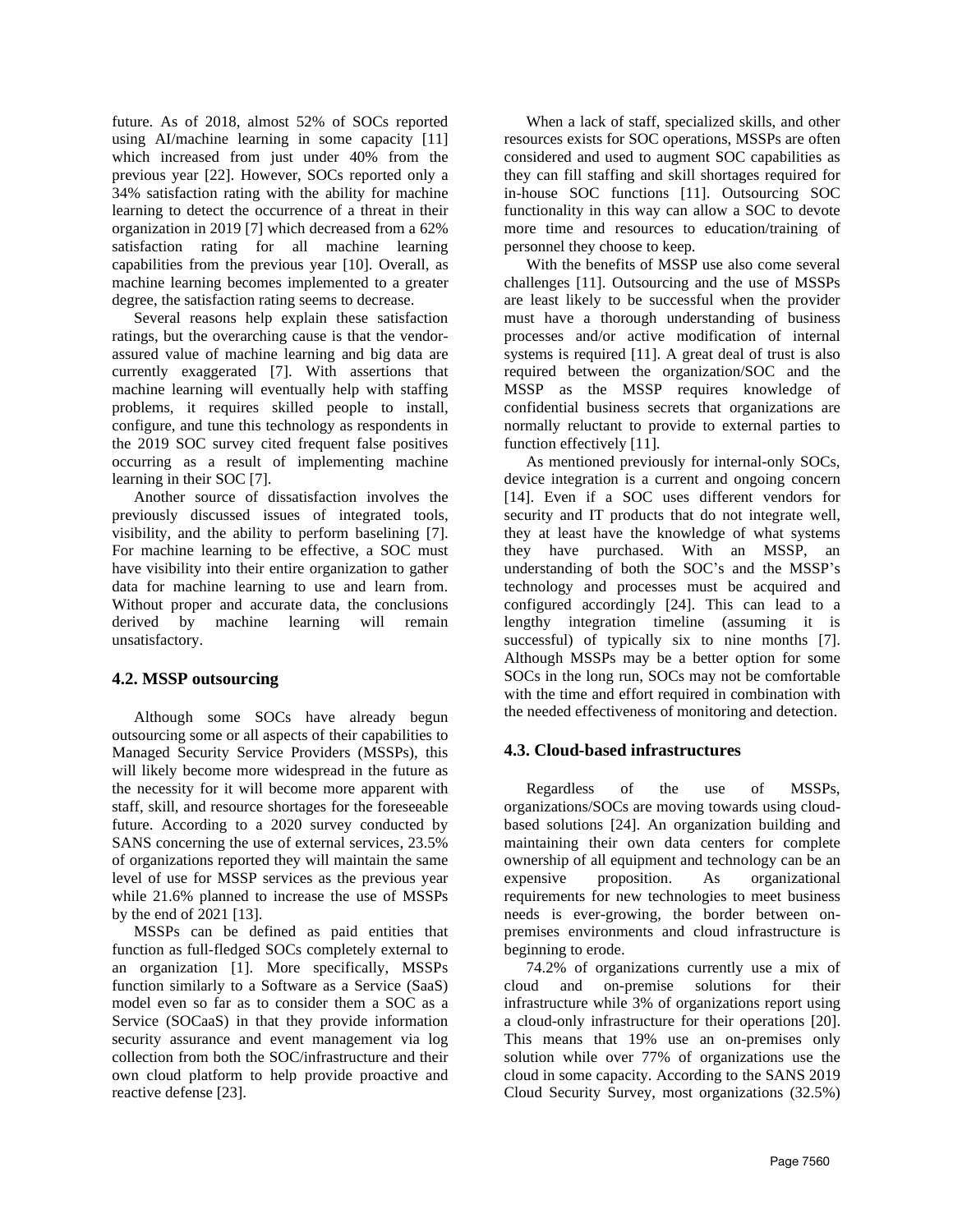use two to three cloud service providers [25]. With this continuing trend, respondents of the 2019 SOC survey show that the implementation of both informal ad hoc and single centralized SOCs are declining while the preference for both distributed and cloudbased SOCs is increasing [7].

With cloud-based providers, three organizations exist: the SOC using the services of the provider, the provider itself, and all other third parties affiliated with the SOC and/or the cloud provider. As integration will be required, this can result in a complex, heterogeneous technical coordination between all parties as there can be a significant lack of interoperability between both the overall infrastructure and security tools used by all parties [6]. 54.8% of SOCs report this lack of integration between security tools and the cloud as their top concern [20] while 28.2% of SOCs report a lack of employee skill/training with using public cloud services as their top realized issue [25].

Furthermore, just like an on-premises only solution, use of cloud resources leads to visibility issues from a lack of system/device integration [26]. For instance, with Amazon Web Services (AWS), while the customer is responsible for security in the cloud (i.e. their assets), AWS is responsible for security of the cloud itself [27]. For a SOC to be assured that both fronts are protected, this requires a great deal of coordination, integration, and configuration of both parties in addition to a high amount of trust as cloud providers may not fully disclose security vulnerabilities affecting themselves, and therefore the SOC, as they should.

Lastly, using cloud-based services leads to an expanded attack surface and should force a SOC to consider where threats may emerge from [28]. In addition to data being transferred between a SOC/organization, cloud systems are ultimately based on hardware and operating systems meaning they have inherent vulnerabilities just like traditional IT and security devices [28].

## **5. Current solutions**

Some of the problems described in the previous section are solutions in and of themselves such as automation, using machine learning, MSSPs, and moving infrastructure into the cloud. As this discussion moves from current/future problems to current/future solutions, we will discuss how some of the most important issues for SOCs can be mitigated or resolved. Comparing Table 1 to Figure 2, we can see a comparison between SOC's overall concerns and areas of future investment. From this information, some of the top areas for current and future solutions can be seen.

### **5.1. Student and employee training**

The overarching principle behind growing a skilled workforce for the cybersecurity field, and therefore qualified staff for a SOC, is a holistic approach to both education and training [4]. This involves the convergence of government, industry, and academic parties to communicate, identify, and define what education and training is necessary when compared against the complex and everevolving world of cybersecurity [4].

One such partnership is the National Initiative for Cybersecurity Education (NICE) framework which helps define and map required cybersecurity knowledge and skills for new entrants to the field thereby helping to address needed education and workforce challenges [29]. Universities can use this framework to better define programs, while employers can create applicable training programs, and policymakers can create laws and standards to better facilitate this convergence effort. Additionally, programs such as the DoD Cyber Scholarship Program and the National Science Foundation's Scholarship for Service enable better collaboration between government-driven support and focus, academic education, and industry-based skill refinement through cybersecurity conference attendance and internship opportunities [30], [31].

Based on insight and guidance provided from frameworks like NICE, two- and four-year academic institutions educating new entrants to the cybersecurity field should make the effort to merge cybersecurity education with their diverse range of schools and departments (e.g. business, engineering, science, etc.), adapt to the field and provide jobrelevant skills, and take advantage of contemporary technological developments [4]. For example, Cyber Bit's Cyber Range mimics a SOC in a virtual environment for students thereby enabling them to train and respond to simulated alerts and incidents as if they were working in an actual SOC [32]. Solutions like Cyber Range allows students to not only integrate classroom instruction with real, marketable experience in a training environment, but also take a real-time, proactive approach to applied learning and problem solving instead of traditional reactive/historical assignments.

For employee training, especially for new hires, initial training should be a top priority that is included in an organization's processes [8]. Much of this should be focused on foundational skills acquired through documentation review and on-the-job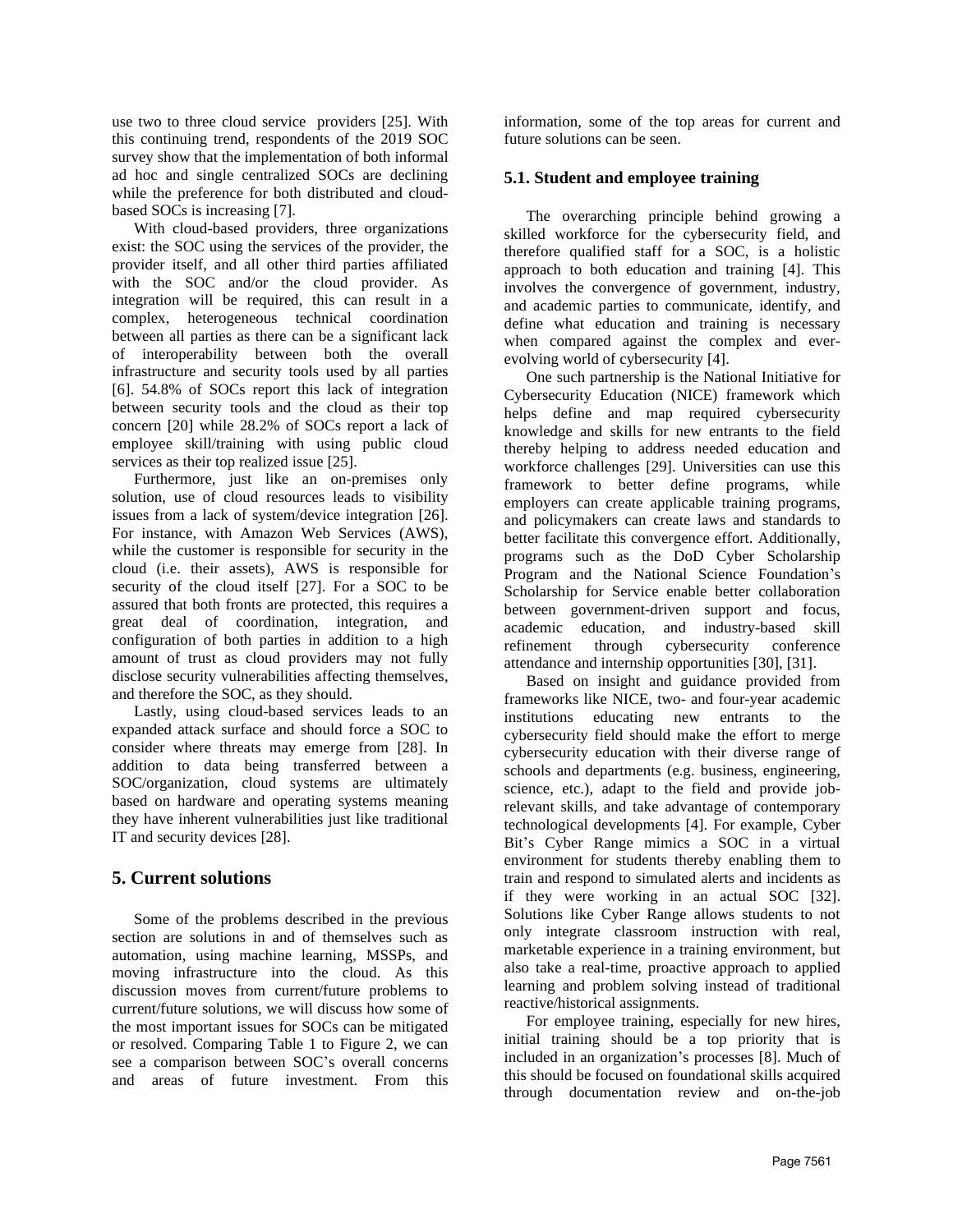experience via observation and supervised tasking. For a SOC, this could mean forming a new employee pipeline where the person starts in a tier one position to become familiar with the technologies used, the overall environment, and issues typically seen in that SOC followed by periodic training. From here, as new hires gain experience and proficiency, they can move on to receive additional training in more specific areas of SOC operations.

### **5.2. Automation improvements**

As most SOCs are suffering from the lack of skilled staff combined with large and ever-growing pools of data to analyze, they are constantly looking for new ways to automate tasks and implement orchestration and device/operations integration [8]. For a SOC to achieve effective and thorough monitoring and analysis, they must strive to automate to the largest extent possible without removing people entirely from the protection, detection, and remediation processes [1].

One relatively new and novel way of accomplishing this is with Dorkbot developed by the University of Texas at Austin which is currently used by over 2.350 educational institutions from 205 countries [33]. Dorkbot "automates the discovery and verification of web application vulnerabilities across entire domains at scale" and hunts for both uncommon and common web-based vulnerabilities such as cross-site scripting, local/remote file inclusion, operating system injection, and SQL injections by leveraging the power of publicly available sources such as the Google Hacking Database [33], [34]. Dorkbot was developed entirely in-house and is distributed freely to all academic institutions to include the source code if an institution wishes to deploy it locally. While the focus is toward academia, several state agencies in Texas use Dorkbot as well. The continued effort to improve the effectiveness and efficiency of Dorkbot has resulted from over 6,000 verified vulnerabilities reported in 2017 to over 26,000 in 2018 [34].

Other more common tools for automating aspects of a SOC's operations include log aggregation and big data analysis tools such as Splunk, ELK, and Sumo Logic [5]. With log aggregation tools like these, the process of analysts having to either manually parse logs from myriad devices of different types or parse these logs with relatively simplistic search mechanisms like grep are dramatically reduced. In addition to aggregating various log and data sources from across a SOC's environment, the ingestion of threat intelligence from sources internal and external to the SOC allow for the effective

correlation of pertinent information to proactively determine the source of threats and how to respond to them more effectively and efficiently.

The combination and use of these various orchestration/automation processes and technologies have greatly aided SOCs, albeit with the challenges described earlier, in combating the truly foundational issues of time, money, and lack of skilled personnel. The challenge for SOCs and their respective management is to plan for the effective implementation and use of these tools and processes, decide on what is most appropriate for their operations, and dedicate resources towards fully integrating them.

### **6. Future solutions**

As with the challenges described earlier (automation, MSSPS, cloud integration), we can see some of the solutions that SOCs may implement out of desire and/or necessity as we move beyond 2019. The current/future solutions described here are interchangeable to an extent. Although the solutions described in the next section are in use to some degree currently, they are not as well defined and/or implemented as the current solutions described previously.

#### **6.1. Development security operations**

A developing trend for organizations to undertake and for SOCs to monitor and integrate into their security solutions is that of Development Security Operations (DevSecOps) which stems from Development Operations (DevOps) [35].

DevOps strives to produce quality code through a streamlined process that incorporates automated testing on a continuous development and deployment cycle [36]. While there are advantages to producing code in this manner, security is mostly an afterthought as DevOps is often outsourced and/or deployed in the cloud through an Infrastructure as a Service (IaaS) or Platform as a Service (PaaS) implementation thereby reducing the control and visibility that the parent organization has with respect to both the code itself and the external infrastructure it is created on [37].

DevSecOps functions as an extension of the Software Development Lifecycle (SDLC) that seeks to change the process that DevOps uses by enhancing the security of both the automation processes and the final code [38]. DevSecOps functions via continuous collaboration among development, IT operations, and information security teams with all three involved in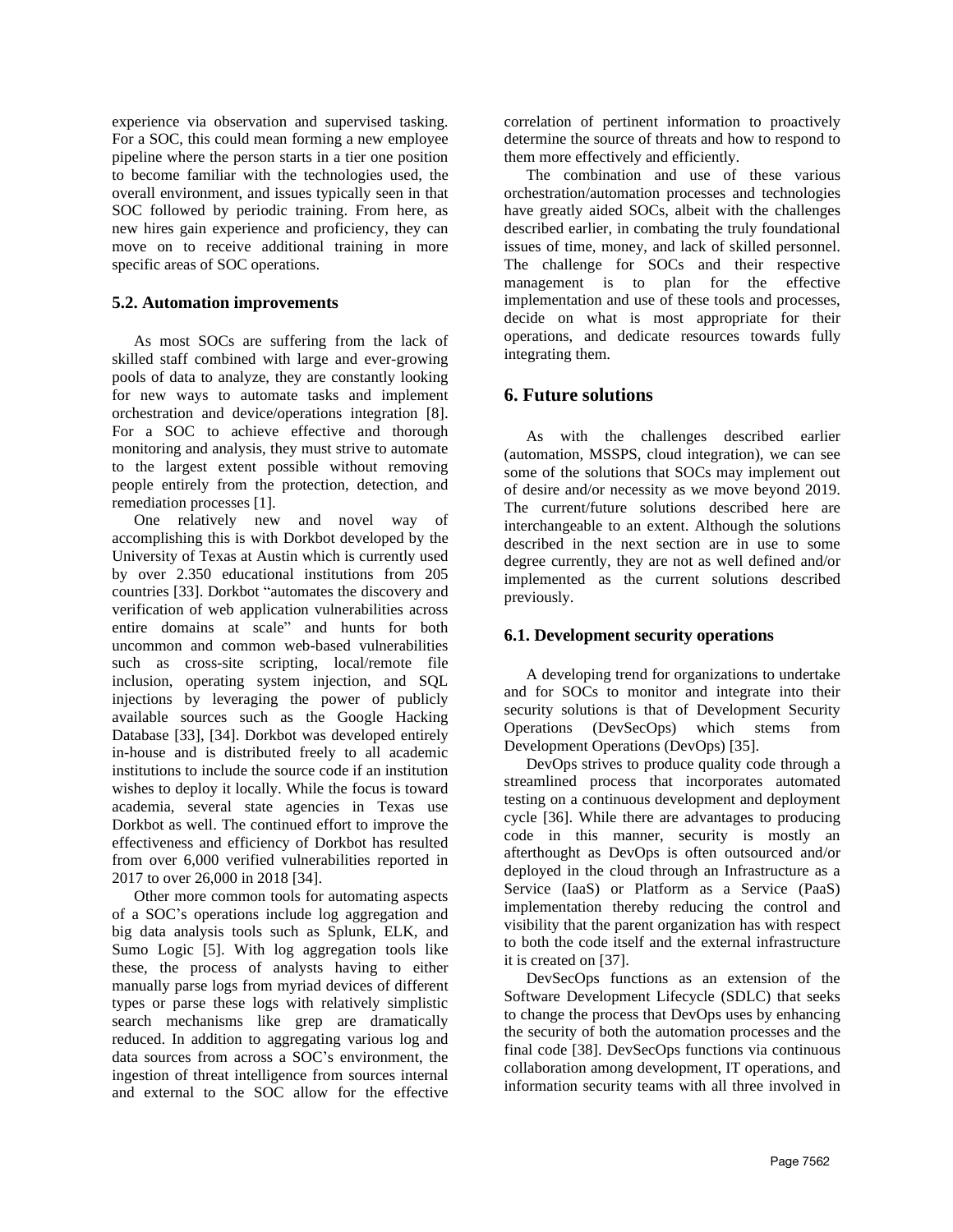the continuous development and deployment cycle [28]. By integrating security controls and into the DevOps cycle, security tasks related to code building, such as security checking and testing, can be automated thus leading to secure code that does not interfere with the continuous nature of software development and deployment [36].

This new focus in software construction has led to the implementation of Continuous Integration and Continuous Delivery (CI/CD) pipelines [35]. With a CI/CD pipeline, often offered by major cloud and external service providers such as Amazon Web Services, Microsoft, and Atlassian, scalable continuous security becomes part of this cycle as well through various automated testing processes such as both static (tests owned and/or imported code) and dynamic code analysis (tests code externally while in a running state as an attacker would) [38].

While CI/CD pipelines add automated security verification and testing to code, they also create logs of every step in the process [36]. Logging in this way helps create continuous, verifiable feedback that can be ingested and analyzed by SOC tools to check for security issues both during development and after deployment. Combined with data gathered from threat intelligence sources, this can alert the SOC to the most up to date vulnerabilities created as a result of its constituency's software development whether internal or external to the organization.

#### **6.2. Platform consolidation**

Combining the previously discussed concepts of orchestration/automation, device integration, and the expanding nature of organizations (especially in the cloud), there is a prediction that the security tools used by SOCs will be consolidated under a handful of platform developers [19].

A security platform is the combination of four separate types of components: devices that sense, devices that understand and filter what the sensors collect, devices that make decisions based on the filtered data, and devices that carry out actions based on what the decision-making devices decide [19].

These components combined in this manner will allow SOCs to have all the features and capabilities of multiple tools from multiple vendors without the configuration and integration overhead.

Creating a platform does not mean that platform manufacturers will be required to buy out smaller companies, but rather that they integrate existing tools into the single platform they develop. Clarke and Knake provide an example of this when they describe how vendor A can have the sensing and actuating components of a platform installed in an organization's infrastructure while the sense- and decision-making devices belonged to vendor B housed in their separate infrastructure. Here, vendor B would be able to automatically pull information gathered by the sensors, process it, and send the decision back to the actuating devices owned by vendor A [19].

While the security platform concept itself relates more to the future of the cybersecurity industry, this would have tremendous benefits for SOCs as they would not have to coordinate and integrate with multiple vendors. A solution sometimes proposed by SOCs in response to this is for them to make their own tools. This is a massive undertaking that requires tremendous amounts of time, money, and expertise which many SOCs do not have as only 22.7% of SOCs report using Application Programming Interfaces (APIs) and dashboards developed entirely in-house for event data correlation and analysis [11].

### **7. Conclusion**

SOCs, in their mission to provide CND for an organization through protection, detection, investigation, and remediation of alerts and incidents, rely on a combination of people, processes, and technology. Within each of these foundational components, there exists many challenges in achieving effective and efficient SOC operations. While SOCs are struggling through the growing pains of resolving these issues, there exists a constant stream of solutions from the motivation, ingenuity, and dedication of the most important aspect of a SOC: people.

#### **8. References**

- [1] C. Zimmerman, *Ten Strategies of a World-Class Cybersecurity Operations Center*, The MITRE Corporation, 2014.
- [2] A. Torres, "Building a World-Class Security Operations Center: A Roadmap", SANS Institute Reading Room, SANS Institute, 2015.
- [3] S. C. Sundaramurthy, J. Case, T. Truong, L. Zomlot, and M. Hoffmann, "A Tale of Three Security Operation Centers", *SIW '14: Proceedings of the 2014 ACM Workshop on Security Information Workers*, 2014, pp. 43–50.
- [4] L. Hoffman, D. Burley, and C. Toregas, "Holistically Building the Cybersecurity Workforce", *IEEE Security & Privacy Magazine*, vol. 10, no. 2, 2012, pp. 33–39.
- [5] R. Andrade and J. Torres, "Enhancing intelligence SOC with big data tools", *2018 IEEE 9th Annual Information Technology, Electronics and Mobile Communication Conference (IEMCON)*, 2018, pp.